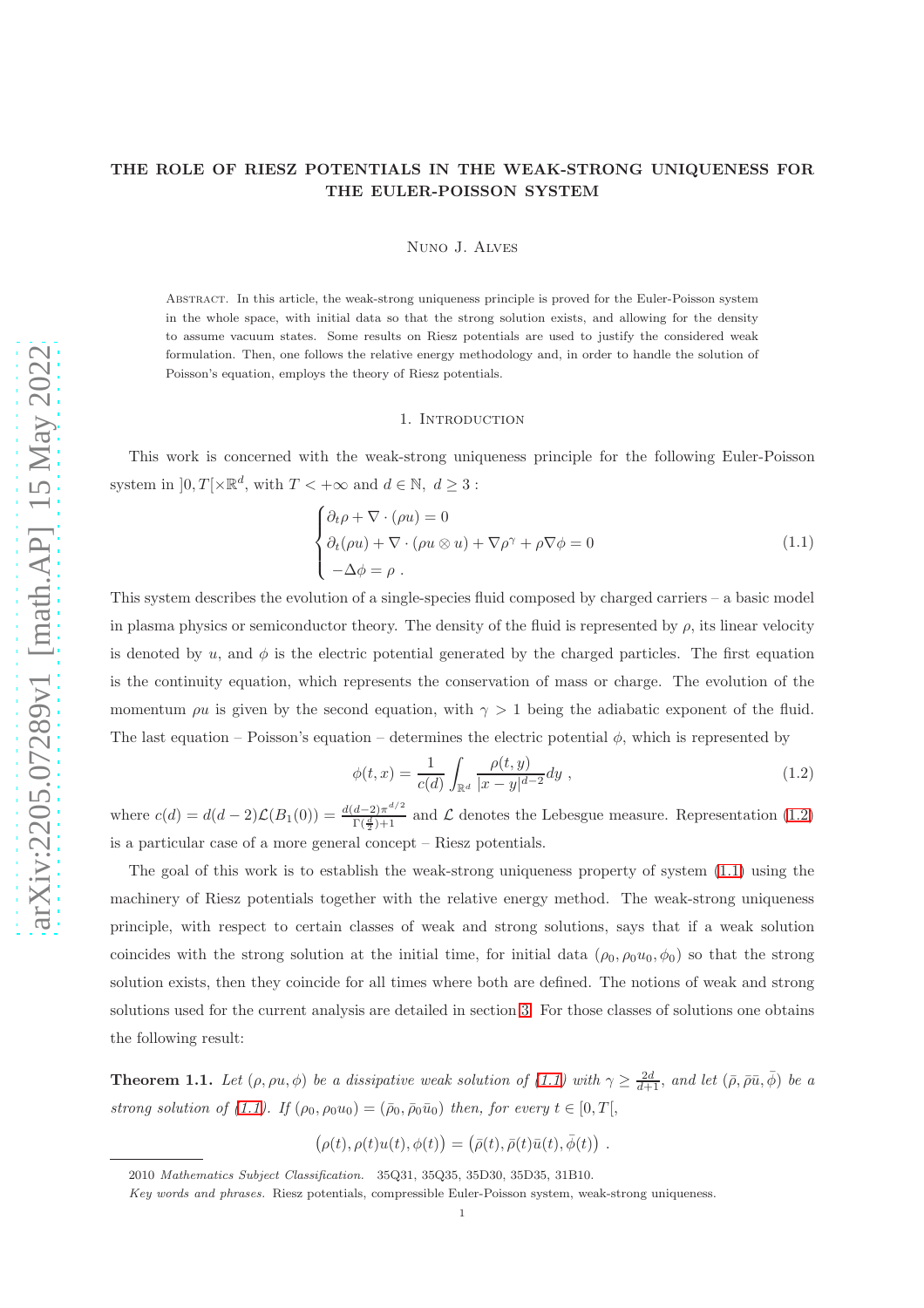#### 2 NUNO J. ALVES

The weak-strong uniqueness property lives behind the stability estimates on relaxation; see [\[7\]](#page-13-0) for the weak-strong uniqueness of a Euler-Poisson system, for periodic solutions, as a consequence of its relaxation limit towards a Keller-Segel system. The weak-strong uniqueness principle has also been studied for the Euler-Poisson system with linear damping and confinement in a bounded smooth domain, for classes of measure-valued solutions; in this case being called measure-valued-strong uniqueness [\[3\]](#page-13-1). Furthermore, it has as well been studied for a similar set of equations, the Navier-Stokes-Poisson system, for classes of weak solutions that are continuous in time with respect to the weak topology [\[2\]](#page-13-2). In those cases, the relative energy method was employed to achieve a stability estimate from which the weak-strong uniqueness follows. Here, that approach is also used for weak solutions that are continuous in time and defined in the whole space  $\mathbb{R}^d$ , which represents the novelty of the present work. The theory of Riesz potentials will be important in the justification of the weak formulation considered here to what concerns the terms containing the electric potential  $\phi$ . The difficulties of the technical part of the proof of the stability estimate are overcome via an integration by parts formula, that is derived using the theory of Riesz potentials. This methodology can also be employed to study the convergence rate in the relaxation limit of system  $(1.1)$  if friction is added to the momentum equation. The relative energy method is an efficient tool for the analysis of stability of systems of conservation laws; see [\[4\]](#page-13-3) for an early work on the stability of thermoelastic fluids, and [\[5\]](#page-13-4) for more recent developments. This method has also been successful in establishing limiting processes; see [\[7\]](#page-13-0) for the high-friction limit of single-species Euler flows towards gradient flows, and [\[1\]](#page-13-5) for the relaxation limit of a two-species Euler-Poisson system with friction towards a bipolar drift-diffusion system.

Section [2](#page-1-0) presents all the results on Riesz potentials that will be important for the subsequent analysis. Those results are essentially a consequence of a classical result on Riesz potentials, Proposition [2.1,](#page-2-0) together with Hölder's inequality.

Section [3](#page-4-0) is devoted to considerations on the Euler-Poisson system [\(1.1\)](#page-0-1). First, one formally derives the energy and the relative energy identities for the system. The relative energy is the crucial concept for the analysis of the weak-strong uniqueness done here, as it serves as a yardstick for the comparison between the two solutions. Moreover, the notions of weak and strong solutions are given. Those will be used in the rigorous derivation of the relative energy inequality in the last section.

Section [4](#page-8-0) is intended to establish the weak-strong uniqueness principle for system [\(1.1\)](#page-0-1) with respect to weak and strong solutions under the regularity specified in section [3.](#page-4-0) The crucial result, Theorem [4.1,](#page-9-0) is an inequality satisfied by the relative energy from which Theorem [1.1](#page-0-2) immediately follows. The most technical part of the proof of that result is handled using an integration by parts formula, Proposition [4.3,](#page-9-1) which is proved using the results on Riesz potentials presented in subsection [2.2.](#page-3-0)

## 2. Riesz potentials

<span id="page-1-0"></span>Let  $d \in \mathbb{N}$  and  $0 < \alpha < d$ . The Riesz potential of degree  $\alpha$  of a measurable function f is the function  $I_{\alpha}f$  given by

$$
I_{\alpha}f(x) = \int_{\mathbb{R}^d} \frac{f(y)}{|x - y|^{d - \alpha}} dy.
$$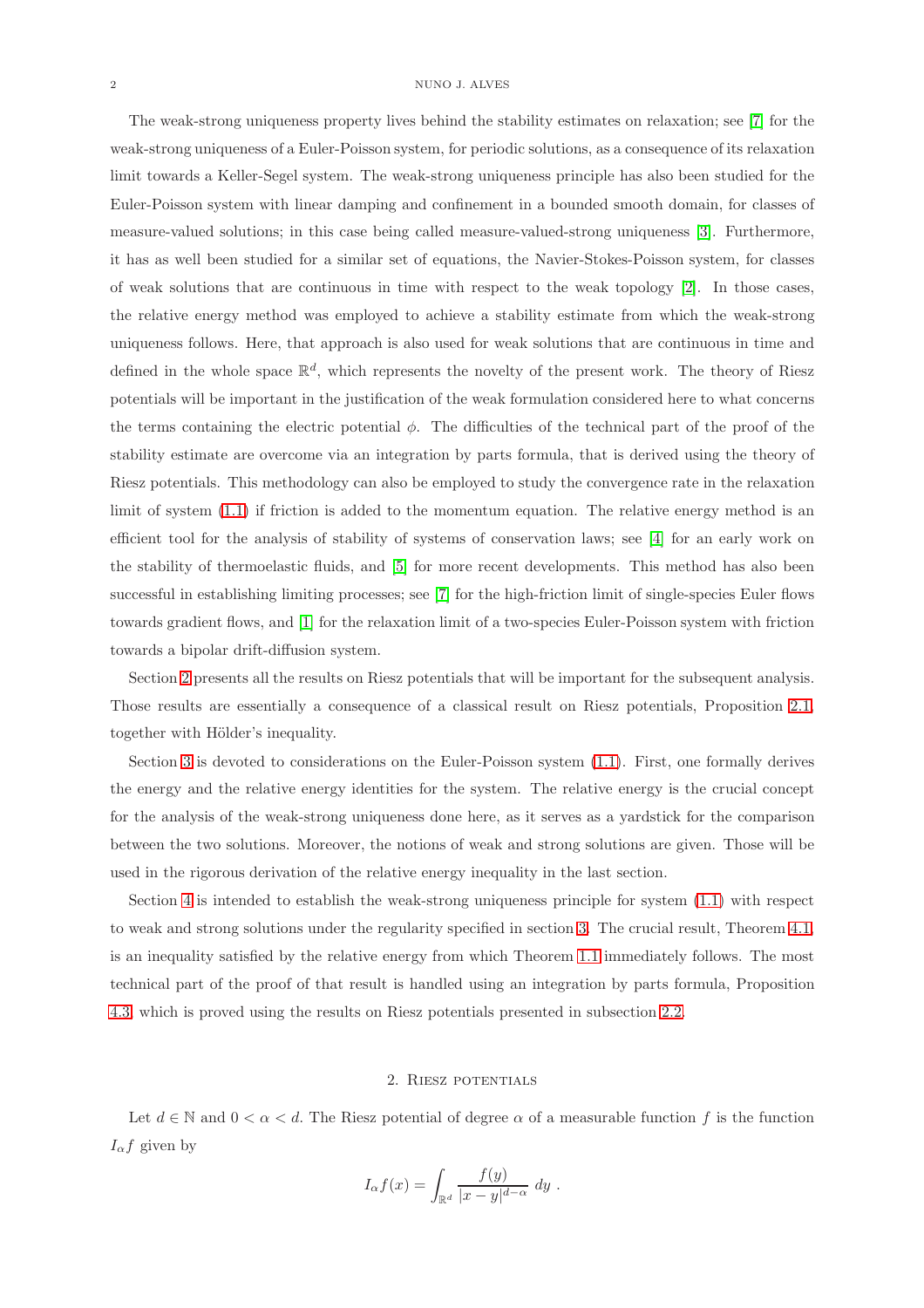Observe that the integrand part of [\(1.2\)](#page-0-0) coincides with the integrand part of the Riesz potential of degree 2 of the density  $\rho$ . To deal with the electric potential  $\phi$  and with the electric field  $-\nabla\phi$  one uses some integrability inequalities for Riesz potentials that will be derived here. The starting point to obtain those inequalities is the following classical result, proved in [\[6,](#page-13-6) [8\]](#page-13-7).

<span id="page-2-0"></span>**Proposition 2.1.** Let  $f \in L^p(\mathbb{R}^d)$ , where  $1 < p < d/\alpha$  with  $0 < \alpha < d$ . Then

<span id="page-2-1"></span>
$$
||I_{\alpha}f||_{\frac{dp}{d-\alpha p}} \leq C(d,\alpha,p) ||f||_p . \tag{2.1}
$$

2.1. Preliminaries. This subsection contains preliminary results that serve to emphasize the simple idea of choosing the integrability exponent p in [\(2.1\)](#page-2-1) in such a way that  $\frac{dp}{d-\alpha p}$  is the Hölder conjugate of some other integrability exponent q.

**Proposition 2.2.** Let  $d \in \mathbb{N}$ ,  $0 < \alpha, \beta < d$  and let  $f \in L^p(\mathbb{R}^d)$ ,  $g \in L^q(\mathbb{R}^d)$  with  $p, q \in [1, +\infty[$ .

(i) If  $1 < p, q < \frac{d}{\alpha}$  are such that  $\frac{1}{p} + \frac{1}{q} = 1 + \frac{\alpha}{d}$ , then

$$
||(I_{\alpha}f)g||_1 \leq C(d,\alpha,p) ||f||_p ||g||_q.
$$

(ii) If  $1 < p, q < \frac{d}{\alpha + \beta}$  are such that  $\frac{1}{p} + \frac{1}{q} = 1 + \frac{\alpha + \beta}{d}$ , then

$$
||(I_{\alpha}f)(I_{\beta}g)||_1 \leq C(d,\alpha,\beta,p) ||f||_p ||g||_q.
$$

Proof.

(i) First observe that

$$
\frac{1}{p} + \frac{1}{q} = 1 + \frac{\alpha}{d} \Leftrightarrow q' = \frac{q}{q-1} = \frac{dp}{d - \alpha p} ,
$$

and

$$
1 < p \ \Leftrightarrow \ q < \frac{d}{\alpha} \ , \quad p < \frac{d}{\alpha} \ \Leftrightarrow \ 1 < q \ .
$$

Thus, Hölder inequality together with  $(2.1)$  yields

$$
|| (I_{\alpha}f)g||_1 \leq ||I_{\alpha}f||_{q'} ||g||_q
$$
  
=  $||I_{\alpha}f||_{\frac{dp}{d-\alpha p}} ||g||_q$   
 $\leq C(d, \alpha, p) ||f||_p ||g||_q.$ 

(ii) Similarly,

$$
\frac{1}{p} + \frac{1}{q} = 1 + \frac{\alpha + \beta}{d} \quad \Leftrightarrow \quad s = \frac{dp}{d - \alpha p} \text{ and } s' = \frac{s}{s - 1} = \frac{dq}{d - \beta q} \ ,
$$

and

$$
1
$$

Thus, Hölder's inequality together with  $(2.1)$  gives

$$
|| (I_{\alpha}f)(I_{\beta}g)||_1 \leq ||I_{\alpha}f||_s ||I_{\beta}g||_s
$$
  
=  $||I_{\alpha}f||_{\frac{dp}{d-\alpha p}} ||I_{\beta}g||_{\frac{dq}{d-\beta q}}$   
 $\leq C(d, \alpha, p) C(d, \beta, q) ||f||_p ||g||_q.$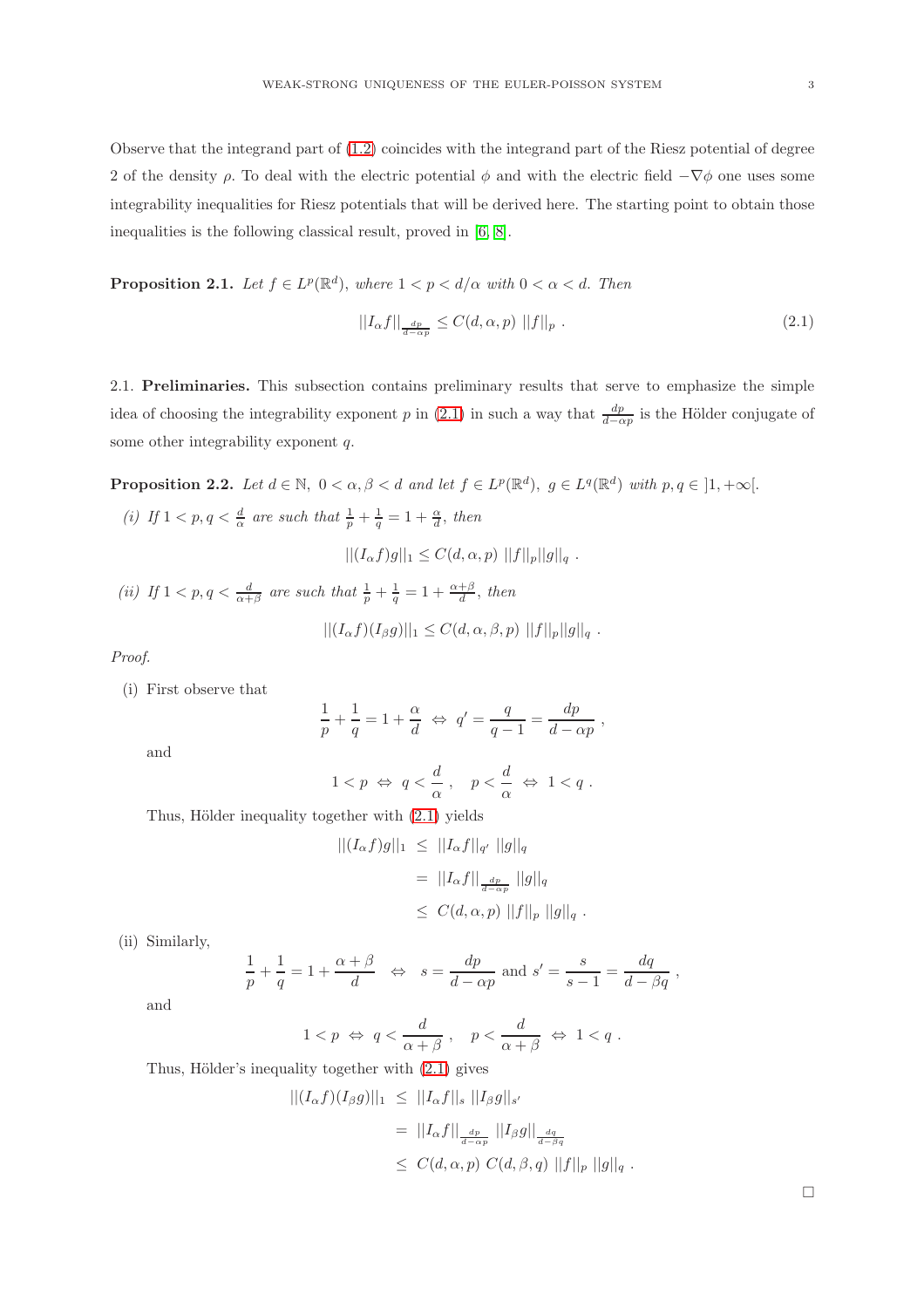<span id="page-3-0"></span>2.2. Riesz potentials on  $L^1(\mathbb{R}^d) \cap L^{\gamma}(\mathbb{R}^d)$ . The results presented here are obtained combining the same idea of the previous subsection with the interpolation of Lebesgue measurable spaces. These results will be crucial for the proof of Proposition [4.3.](#page-9-1)

<span id="page-3-2"></span>**Proposition 2.3.** Let  $d \in \mathbb{N}$ ,  $0 < \alpha \leq \beta < d/2$  and  $\rho, \eta \in L^1(\mathbb{R}^d) \cap L^{\gamma}(\mathbb{R}^d)$  with  $\gamma \geq \frac{2d}{d+2\alpha}$ . Then

<span id="page-3-1"></span>
$$
||I_{\alpha}\rho||_2 \le C(d,\alpha) ||\rho||_{\frac{2d}{d+2\alpha}} , \qquad (2.2)
$$

$$
||(I_{\beta}\eta)(I_{\alpha}\rho)||_1 \leq C(d,\alpha,\beta) ||\eta||_{\frac{2d}{d+2\beta}} ||\rho||_{\frac{2d}{d+2\alpha}}.
$$
\n(2.3)

*Proof.* Set  $p = \frac{2d}{d+2\alpha}$ ,  $q = \frac{2d}{d+2\beta}$  and note that  $\rho, \eta \in L^p(\mathbb{R}^d) \cap L^q(\mathbb{R}^d)$ . Moreover, a simple calculation yields

$$
2 = \frac{dp}{d - \alpha p} = \frac{dq}{d - \beta q}.
$$

Then, [\(2.2\)](#page-3-1) easily follows from [\(2.1\)](#page-2-1), and [\(2.3\)](#page-3-2) follows from (2.2) together with Hölder's inequality.  $\square$ 

**Proposition 2.4.** Let  $d \in \mathbb{N}$ ,  $0 < \alpha < d$  and  $\rho, \eta \in L^1(\mathbb{R}^d) \cap L^{\gamma}(\mathbb{R}^d)$  with  $\gamma \geq \frac{2d}{d+\alpha}$ . Then

$$
||\eta I_{\alpha}\rho||_1 \le C(d,\alpha) ||\eta||_{\frac{2d}{d+\alpha}} ||\rho||_{\frac{2d}{d+\alpha}}.
$$
\n
$$
(2.4)
$$

*Proof.* Set  $\gamma_0 = \frac{2d}{d+\alpha}$  and note that  $\rho, \eta \in L^{\gamma_0}(\mathbb{R}^d)$ . Moreover, a simple calculation yields

$$
\gamma'_0 = \frac{\gamma_0}{\gamma_0 - 1} = \frac{d\gamma_0}{d - \alpha \gamma_0} ,
$$

whence, by Hölder's inequality and  $(2.1)$ ,

$$
||\eta I_{\alpha}\rho||_1 \leq ||\eta||_{\gamma_0}||I_{\alpha}\rho||_{\gamma'_0} \leq C(d,\alpha)||\eta||_{\gamma_0}||\rho||_{\gamma_0} .
$$

<span id="page-3-3"></span> $\Box$ 

 $\Box$ 

2.3. Riesz potentials on  $C([0,T];L^1(\mathbb{R}^d)) \cap L^{\gamma}(\mathbb{R}^d)$ . As a consequence of the previous results, one has that the continuity in time of  $\rho$  is propagated to  $I_{\alpha}\rho$  and  $\rho I_{\alpha}\rho$ . Precisely:

<span id="page-3-4"></span>**Proposition 2.5.** Let  $d \in \mathbb{N}$ ,  $0 < \alpha < d/2$  and  $\rho \in C([0,T[;L^1(\mathbb{R}^d) \cap L^{\gamma}(\mathbb{R}^d))$  with  $\gamma \geq \frac{2d}{d+2\alpha}$ . Then  $I_{\alpha}\rho \in C([0,T[;L^2(\mathbb{R}^d))).$ 

*Proof.* Set  $p = \frac{2d}{d+2\alpha}$  and observe that  $\rho \in C([0,T[;L^p(\mathbb{R}^d))$ . Let  $\varepsilon > 0, t \in [0,T[$  and set  $\tilde{\varepsilon} = \frac{\varepsilon}{C}$  where  $C = C(d, \alpha)$  is as in [\(2.2\)](#page-3-1). There exists  $\delta = \delta(\varepsilon, t) > 0$  such that if  $s \in [0, T]$  satisfies  $|t - s| < \delta$  then  $||\rho(t) - \rho(s)||_p < \tilde{\varepsilon}$ . Thus, whenever  $|t - s| < \delta$  one has

$$
||I_{\alpha}\rho(t) - I_{\alpha}\rho(s)||_2 = ||I_{\alpha}(\rho(t) - \rho(s))||_2 \leq C||\rho(t) - \rho(s)||_p < C\tilde{\varepsilon} = \varepsilon.
$$

<span id="page-3-5"></span>**Proposition 2.6.** Let  $d \in \mathbb{N}$ ,  $0 < \alpha < d$  and  $\rho \in C([0,T[;L^1(\mathbb{R}^d) \cap L^\gamma(\mathbb{R}^d))$  with  $\gamma \geq \frac{2d}{d+\alpha}$ . Then  $\rho I_{\alpha} \rho \in C([0, T[; L^1(\mathbb{R}^d))$ .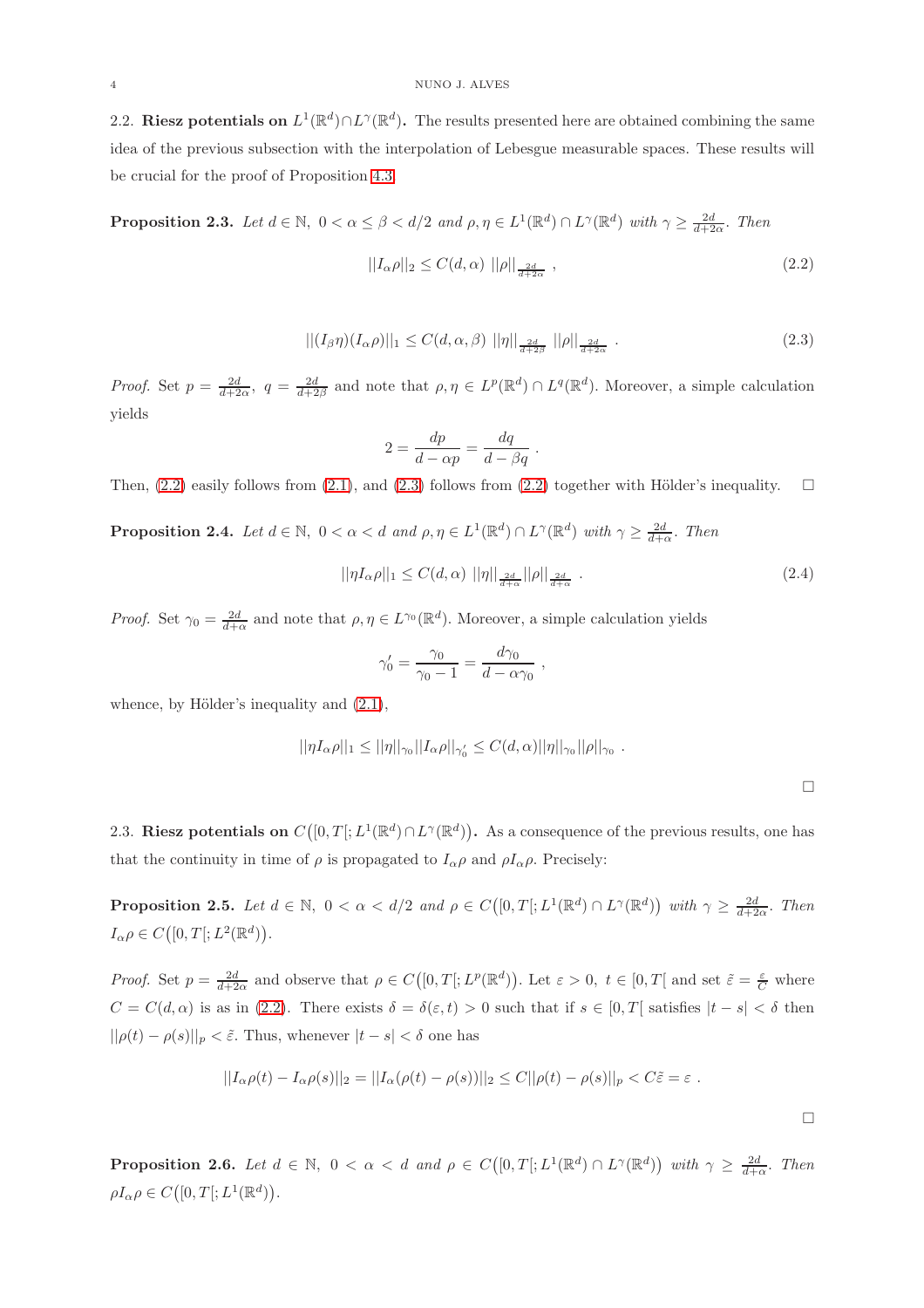*Proof.* Set  $\gamma_0 = \frac{2d}{d+\alpha}$  and note that  $\rho \in C([0,T[;L^{\gamma_0}(\mathbb{R}^d))$ . Let  $\varepsilon > 0$ ,  $t \in [0,T[$ , and choose  $\tilde{\varepsilon} > 0$  so that

 $\Box$ 

 $C\tilde{\epsilon}^2 + 2C||\rho(t)||_{\gamma_0}\tilde{\epsilon} < \epsilon$ , where  $C = C(d, \alpha)$  is as in [\(2.4\)](#page-3-3). There exists  $\delta = \delta(\epsilon, t) > 0$  such that whenever  $s \in [0, T[$  satisfies  $|t - s| < \delta$  one has  $||\rho(t) - \rho(s)||_{\gamma_0} < \tilde{\varepsilon}$ . Thus, using [\(2.4\)](#page-3-3), for  $|t - s| < \delta$ , one has  $||\rho(t)I_{\alpha}\rho(t) - \rho(s)I_{\alpha}\rho(s)||_1 \leq ||(\rho(t) - \rho(s))I_{\alpha}\rho(t)||_1 + ||\rho(s)I_{\alpha}(\rho(t) - \rho(s))||_1$  $\leq C||\rho(t) - \rho(s)||_{\gamma_0} (||\rho(t)||_{\gamma_0} + ||\rho(s)||_{\gamma_0})$  $\leq C||\rho(t) - \rho(s)||_{\gamma_0}(2||\rho(t)||_{\gamma_0} + ||\rho(t) - \rho(s)||_{\gamma_0})$  $< C\tilde{\varepsilon}(2||\rho(t)||_{\gamma_0} + \tilde{\varepsilon})$  $< \varepsilon.$ 

## <span id="page-4-1"></span>3. Euler-Poisson system

<span id="page-4-0"></span>Set  $p(\rho) = \rho^{\gamma}, \gamma > 1$  and let  $h(\rho) = \frac{1}{\gamma - 1} \rho^{\gamma}$ . The functions p and h can be regarded as the pressure and internal energy functions of system  $(1.1)$ , respectively. It can be readily seen that p and h satisfy

$$
\rho h''(\rho) = p'(\rho) , \quad \rho h'(\rho) = p(\rho) + h(\rho) \quad \text{for } \rho > 0 .
$$
\n(3.1)

Using the pressure function, system  $(1.1)$  can be rewritten as:

$$
\begin{cases} \partial_t \rho + \nabla \cdot (\rho u) = 0 \\ \partial_t (\rho u) + \nabla \cdot (\rho u \otimes u) + \nabla p(\rho) + \rho \nabla \phi = 0 \qquad \text{in } ]0, T[ \times \mathbb{R}^d \\ -\Delta \phi = \rho \end{cases}
$$
 (3.2)

where  $T > 0$  is a fixed time horizon and  $d \in \mathbb{N}$ ,  $d \geq 3$ . Using the language of Riesz potentials, one regards the electric potential  $\phi$  as

$$
\phi = \frac{1}{c(d)} I_2 \rho \ .
$$

System [\(3.2\)](#page-4-1) is supplemented with initial data  $\rho_0, u_0$ , and  $\phi_0 = \frac{1}{c(d)} I_2 \rho_0$ .

3.1. Energy and relative energy. Assume that  $(\rho, \rho u)$  with  $\phi = K * \rho$  is a smooth solution of (3.[2\)](#page-4-1), where  $K(x) = \frac{1}{c(d)|x|^{d-2}}$ . Multiplying the momentum equation by u and using the continuity and Poisson equations it yields

$$
\partial_t \left(\frac{1}{2}\rho |u|^2 + h(\rho) + \frac{1}{2} |\nabla \phi|^2\right) + \nabla \cdot \mathcal{F} = 0,
$$

where  $\mathcal{F} = \frac{1}{2}\rho|u|^2u + \rho h'(\rho) + \phi\rho u - \phi\nabla\phi_t$ . The previous identity represents the conservation of total energy of the system.

The total energy of the system can be decomposed into kinetic and potential parts. The kinetic energy functional is the functional  $\mathcal{K} = \mathcal{K}(\rho, \rho u)$  given by

<span id="page-4-2"></span>
$$
\mathcal{K}(\rho, \rho u) = \int_{\mathbb{R}^d} \frac{1}{2} \rho |u|^2 dx \tag{3.3}
$$

while the potential energy functional is the functional  $\mathcal{E} = \mathcal{E}(\rho)$  given by

$$
\mathcal{E}(\rho) = \int_{\mathbb{R}^d} h(\rho) + \frac{1}{2} |\nabla \phi|^2 dx
$$
  
= 
$$
\int_{\mathbb{R}^d} h(\rho) + \frac{1}{2} \rho (K * \rho) dx , \quad -\Delta \phi = \rho .
$$
 (3.4)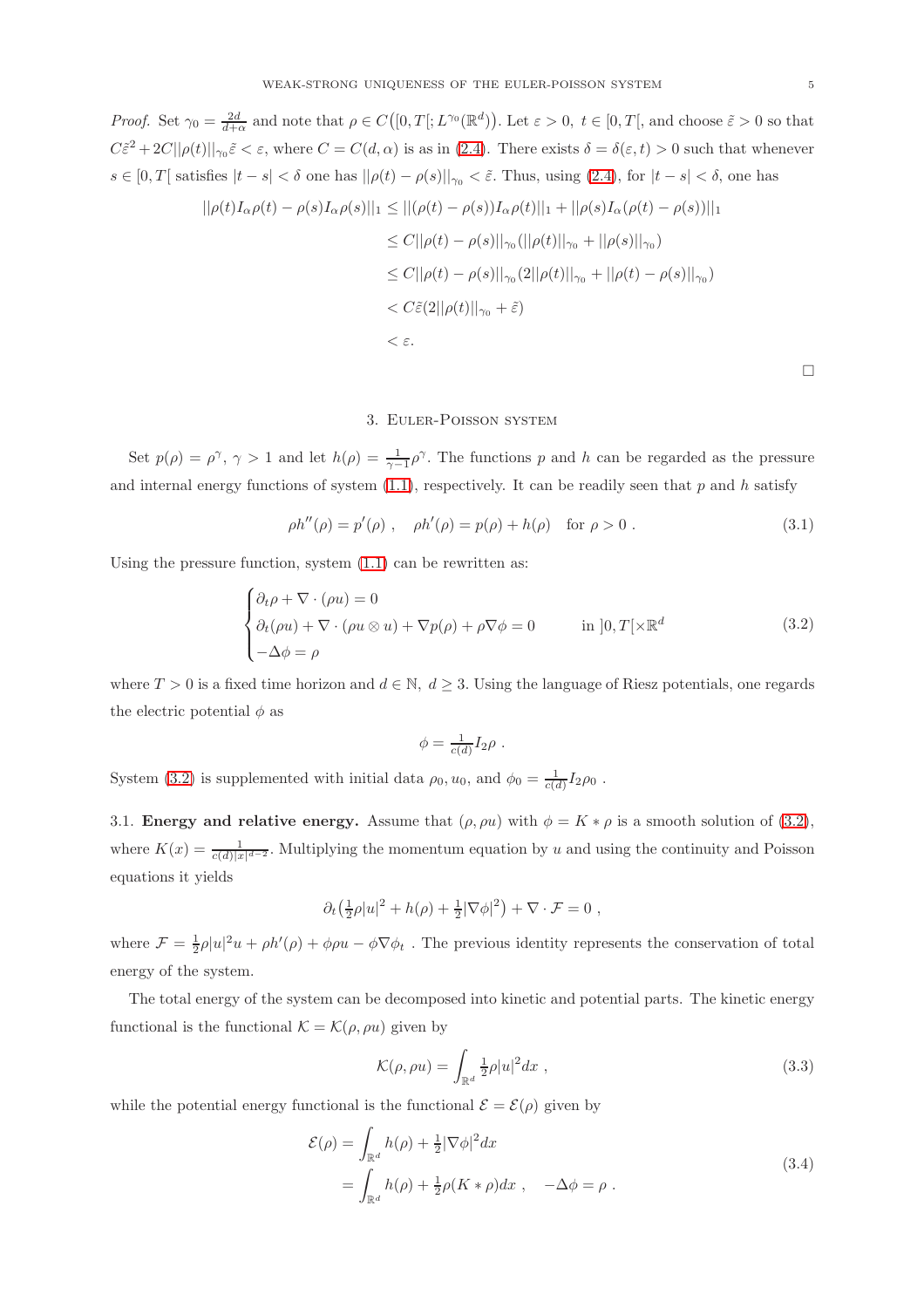It is important to calculate the functional derivatives of these energy functionals. A straightforward computation gives

$$
\frac{\delta \mathcal{K}}{\delta \rho}(\rho, \rho u) = -\frac{1}{2}|u|^2 \ , \quad \frac{\delta \mathcal{K}}{\delta(\rho u)}(\rho, \rho u) = u \ , \tag{3.5}
$$

and from the symmetry of  $K$  one also deduces that

$$
\frac{\delta \mathcal{E}}{\delta \rho}(\rho) = h'(\rho) + \phi \tag{3.6}
$$

Thus, system [\(3.2\)](#page-4-1) can be recast into a more abstract form:

$$
\begin{cases} \partial_t \rho + \nabla \cdot (\rho u) = 0 \\ \partial_t (\rho u) + \nabla \cdot (\rho u \otimes u) + \rho \nabla \frac{\delta \mathcal{E}}{\delta \rho}(\rho) = 0 \end{cases}
$$
 (3.7)

where  $\mathcal E$  is given by [\(3.4\)](#page-4-2). The last term on the right hand side of the previous momentum equation can also be rewritten as

$$
\rho \nabla \frac{\delta \mathcal{E}}{\delta \rho}(\rho) = -\nabla \cdot S(\rho) , \qquad (3.8)
$$

where  $S(\rho) = -p(\rho)I - \frac{1}{2}|\nabla \phi|^2 I + \nabla \phi \otimes \nabla \phi$  is the stress tensor.

Under this abstract setup one replicates the calculations done in [\[1,](#page-13-5) [5\]](#page-13-4) to derive the relative energy identity for this system. Let  $(\bar{\rho}, \bar{\rho}\bar{u})$  with  $\bar{\phi} = K * \bar{\rho}$  be another smooth solution of [\(3.2\)](#page-4-1). The relative potential energy functional is given by the quadratic part of the Taylor series expansion of  $\mathcal{E}$ . Precisely,

$$
\mathcal{E}(\rho|\bar{\rho}) = \mathcal{E}(\rho) - \mathcal{E}(\bar{\rho}) - \langle \frac{\delta \mathcal{E}}{\delta \rho}(\bar{\rho}), \rho - \bar{\rho} \rangle = \int_{\mathbb{R}^d} h(\rho|\bar{\rho}) + \frac{1}{2} |\nabla(\phi - \bar{\phi})|^2 dx , \qquad (3.9)
$$

where  $h(\rho|\bar{\rho}) = h(\rho) - h(\bar{\rho}) - h'(\bar{\rho})(\rho - \bar{\rho})$ . Similarly, the relative kinetic energy functional is the functional  $\mathcal{K}(\rho, \rho u | \bar{\rho}, \bar{\rho} \bar{u})$  given by

$$
\mathcal{K}(\rho, \rho u | \bar{\rho}, \bar{\rho} \bar{u}) = \mathcal{K}(\rho, \rho u) - \mathcal{K}(\bar{\rho}, \bar{\rho} \bar{u}) - \langle \frac{\delta \mathcal{K}}{\delta \rho}(\bar{\rho}, \bar{\rho} \bar{u}), \rho - \bar{\rho} \rangle - \langle \frac{\delta \mathcal{K}}{\delta(\rho u)}(\bar{\rho}, \bar{\rho} \bar{u}), \rho u - \bar{\rho} \bar{u} \rangle
$$
  
= 
$$
\int_{\mathbb{R}^d} \frac{1}{2} \rho |u - \bar{u}|^2 dx.
$$

Next one presents the evolution of the relative total energy of the system. For a detailed exposition of the calculations involved refer to [\[1,](#page-13-5) [5\]](#page-13-4).

$$
\frac{d}{dt}\left(\mathcal{K}(\rho,\rho u|\bar{\rho},\bar{\rho}\bar{u})+\mathcal{E}(\rho|\bar{\rho})\right)=-\int_{\mathbb{R}^d}\nabla\bar{u}:\rho(u-\bar{u})\otimes(u-\bar{u})dx+\int_{\mathbb{R}^d}p(\rho|\bar{\rho})\nabla\cdot\bar{u}dx+\int_{\mathbb{R}^d}(\rho-\bar{\rho})\bar{u}\cdot\nabla(\phi-\bar{\phi})dx.
$$
\n(3.10)

3.2. Weak solutions. Before stating the notion of weak solution, one explains how the theory on Riesz potentials helps in giving meaning to the weak formulation of the equations of system [\(3.2\)](#page-4-1), and derives some results concerning the potential  $\phi = \frac{1}{c(d)} I_2 \rho$ .

Having in mind the momentum equation of system [\(3.2\)](#page-4-1), a reasonable weak formulation requires that  $p(\rho)$  and  $\rho \nabla \phi$  belong to  $L^1$  in space. The density  $\rho$  is assumed to belong to  $C([0,T[;L^1(\mathbb{R}^d)) \cap L^{\gamma}(\mathbb{R}^d)),$ from which it follows that  $p(\rho) = \rho^{\gamma} \in C([0,T];L^{1}(\mathbb{R}^{d}))$ . Having this regularity on the density  $\rho$ , using the machinery of Riesz potentials one will observe that for  $\gamma \geq \frac{2d}{d+1}$  the term  $\rho \nabla \phi$  belongs to  $C([0,T];L^1(\mathbb{R}^d,\mathbb{R}^d))$ . First, one needs the following result: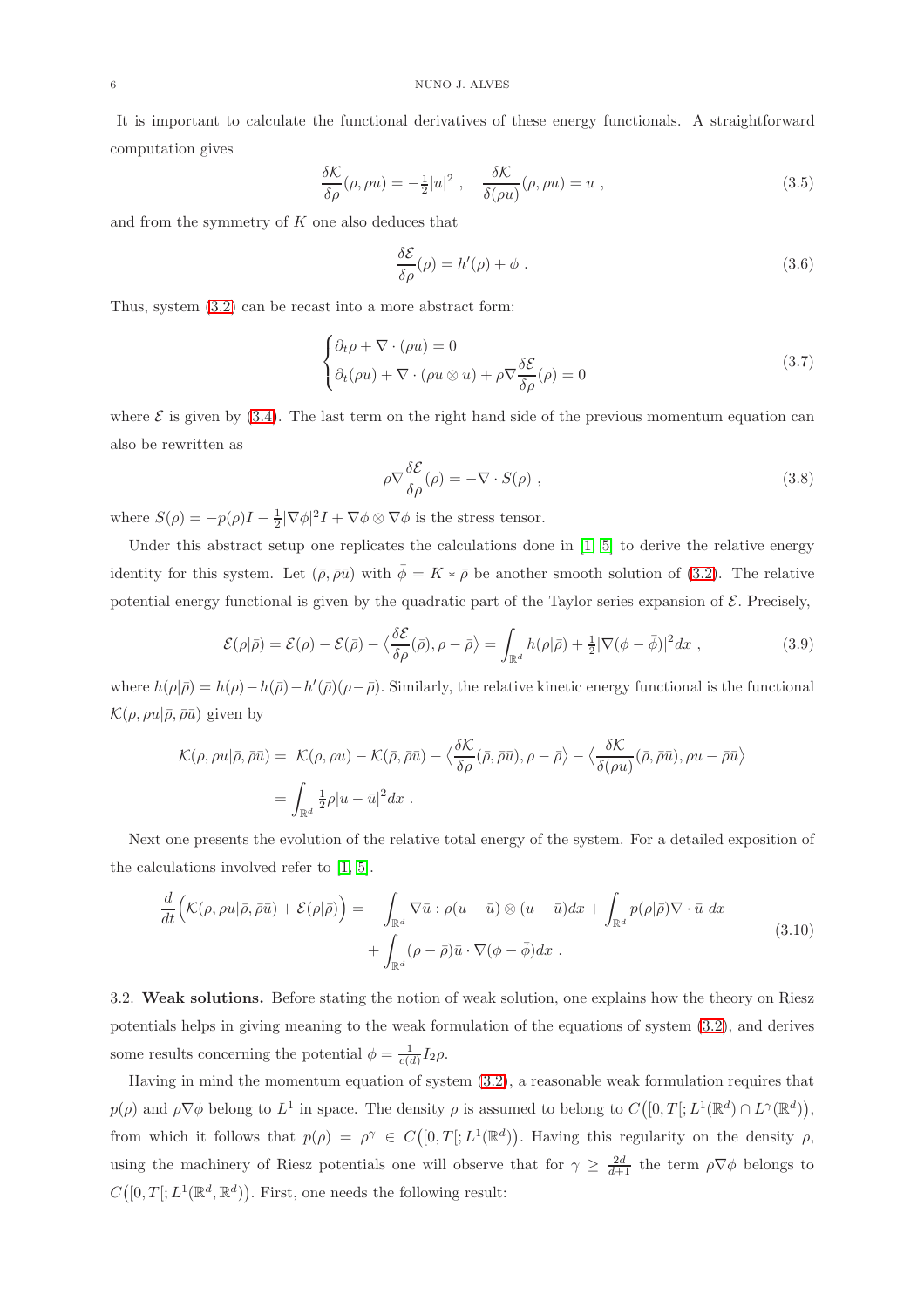**Proposition 3.1.** Let  $\rho \in C([0,T[;L^1(\mathbb{R}^d) \cap L^\gamma(\mathbb{R}^d))$  with  $\gamma \geq \frac{2d}{d+2}$ , and let  $\phi = \frac{1}{c(d)}I_2\rho$ . Then  $\phi \in$  $C([0,T[;L^{\frac{2d}{d-2}}(\mathbb{R}^d))$  and its weak spatial gradient is given by

<span id="page-6-0"></span>
$$
\nabla \phi(t,x) = \frac{(2-d)}{c(d)} \int_{\mathbb{R}^d} \frac{(x-y)\rho(t,y)}{|x-y|^d} dy.
$$
\n(3.11)

Furthermore,  $\nabla \phi \in C([0, T[; L^2(\mathbb{R}^d, \mathbb{R}^d))$ .

*Proof.* Set  $p = \frac{2d}{d+2}$  and note that  $\rho \in C([0, T]; L^p(\mathbb{R}^d))$ . For each  $t \in [0, T]$ , using [\(2.1\)](#page-2-1) one has

$$
||\phi(t)||_{\frac{2d}{d-2}} = \frac{1}{c(d)}||I_2\rho(t)||_{\frac{dp}{d-2p}} \leq C(d)||\rho(t)||_p,
$$

so  $\phi(t) \in C([0,T]; L^{\frac{2d}{d-2}}(\mathbb{R}^d))$ . The continuity in time of  $\phi$  follows from the linearity of  $I_2$ .

Now let  $v \in C_c^{\infty}(\mathbb{R}^d)$  and set  $K(x, y) = \frac{1}{c(d)|x-y|^d}$ . One wishes to prove that for every  $t \in [0, T[$  and  $i = 1, \ldots, d$  it holds that

$$
\int_{\mathbb{R}^d} \phi(t) v_{x_i} dx = - \int_{\mathbb{R}^d} \int_{\mathbb{R}^d} K_{x_i}(x, y) \rho(t, y) dy \ v \ dx .
$$

Fix  $t \in [0,T]$  and note that  $\int_{\mathbb{R}^d} \phi(t)v_{x_i} dx < +\infty$  since  $\phi(t) \in L^1_{loc}(\mathbb{R}^d)$ . Fubini's theorem then yields that

$$
\int_{\mathbb{R}^d} \phi(t)v_{x_i} dx = \int_{\mathbb{R}^d} \int_{\mathbb{R}^d} K(x, y)v_{x_i}(x) dx \, \rho(y) dy.
$$

Fix  $y \in \mathbb{R}^d$  and let  $\varepsilon > 0$ . Denote by  $B_{\varepsilon}(y)$  the open ball of center y and radius  $\varepsilon$ . Splitting the inner integral and using the fact that  $K(\cdot, y)$  is smooth in  $B^c_{\varepsilon}(y)$  one obtains

$$
\int_{\mathbb{R}^d} K(x, y)v_{x_i}(x)dx = \int_{B_{\varepsilon}(y)} K(x, y)v_{x_i}(x)dx + \int_{B_{\varepsilon}^c(y)} K(x, y)v_{x_i}(x)dx
$$
\n
$$
= \int_{B_{\varepsilon}(y)} K(x, y)v_{x_i}(x)dx + \int_{\partial B_{\varepsilon}(y)} K(x, y)v(x)v_i(x)dS(x)
$$
\n
$$
- \int_{B_{\varepsilon}^c(y)} K_{x_i}(x, y)v(x)dx
$$
\n
$$
= I_{\varepsilon} + J_{\varepsilon} - \int_{B_{\varepsilon}^c(y)} K_{x_i}(x, y)v(x)dx,
$$
\n(3.12)

where  $\nu_i$  is the *i*-th component of the unit inward normal vector to  $\partial B_{\varepsilon}(y)$ . Next it is shown that  $\lim I_{\varepsilon} = \lim J_{\varepsilon} = 0$  as  $\varepsilon \to 0$  from which [\(3.11\)](#page-6-0) follows. Simply note that

$$
|I_{\varepsilon}| \leq \int_{B_{\varepsilon}(y)} |K(x, y)| |v_{x_i}(x)| dx \leq C \int_{B_{\varepsilon}(y)} \frac{1}{|x - y|^{d - 2}} dx = C \varepsilon^2 ,
$$
  

$$
|J_{\varepsilon}| \leq \int_{\partial B_{\varepsilon}(y)} |K(x, y)| |v(x)| dS(x) \leq C \int_{\partial B_{\varepsilon}(y)} \frac{1}{|x - y|^{d - 2}} dS(x) = C \varepsilon .
$$

Hence, the weak spatial gradient of  $\phi$  is bounded from above by  $I_1|\rho|$ 

$$
|\nabla \phi| \leq \frac{d-2}{c(d)} I_1 |\rho| \ ,
$$

whence, by Proposition [2.5](#page-3-4) with  $\alpha = 1$  it follows that  $\nabla \phi \in C([0, T]; L^2(\mathbb{R}^d, \mathbb{R}^d))$ . — Процессиональные просто производства и продага в собстановки производства и производства и производства и<br>В собстановки производства и производства и производства и производства и производства и производства и произв

Thus, taking  $\alpha = 1$  in Proposition [2.6](#page-3-5) one has that if  $\gamma \geq \frac{2d}{d+1}$  then  $\rho \nabla \phi \in C([0, T]; L^1(\mathbb{R}^d, \mathbb{R}^d)).$ 

Regarding the momentum  $\rho u$ , it is assumed to belong to  $C([0,T];L^1(\mathbb{R}^d,\mathbb{R}^d))$ , while  $\sqrt{\rho}u$  is assumed to belong to  $C([0,T];L^2(\mathbb{R}^d,\mathbb{R}^d))$ . For a triple  $(\rho, \rho u, \frac{1}{c(d)}I_2\rho)$  with the regularity stated above, one defines the energy  $\mathcal{H} : [0, T] \to \mathbb{R}$  by

$$
\mathcal{H}(t) = \int_{\mathbb{R}^d} \frac{1}{2} \rho(t) |u(t)|^2 + \frac{1}{\gamma - 1} \rho^{\gamma}(t) + \frac{1}{2} |\nabla \phi(t)|^2 dx.
$$

Observe that in these conditions the energy  $H$  is a continuous function.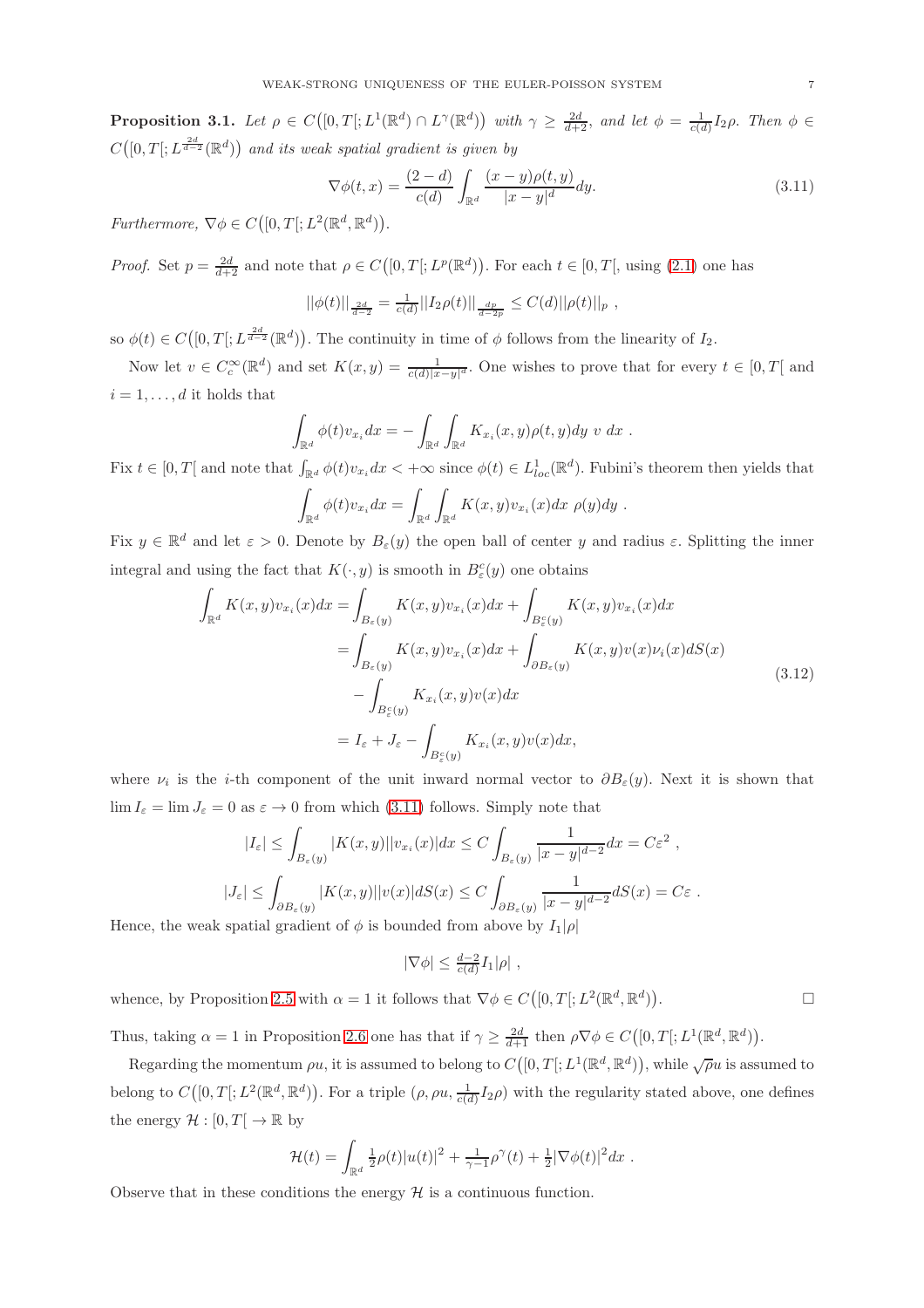The precise definition of weak solution of system [\(3.2\)](#page-4-1) is now given.

**Definition 3.2.** The vector function  $(\rho, \rho u)$  with  $\rho \geq 0$  and regularity

$$
\rho \in C([0, T]; L^1(\mathbb{R}^d) \cap L^{\gamma}(\mathbb{R}^d)),
$$
  
\n
$$
\rho u \in C([0, T]; L^1(\mathbb{R}^d, \mathbb{R}^d)),
$$
  
\n
$$
\sqrt{\rho} u \in C([0, T]; L^2(\mathbb{R}^d, \mathbb{R}^d)),
$$

together with  $\phi = \frac{1}{c(d)} I_2 \rho$ , is a weak solution of [\(3.2\)](#page-4-1) provided that:

(i)  $(\rho, \rho u)$  satisfies [\(3.2\)](#page-4-1) in the weak sense

$$
-\int_0^T \int_{\mathbb{R}^d} \varphi_t \rho \, dx dt - \int_0^T \int_{\mathbb{R}^d} \nabla \varphi \cdot (\rho u) dx dt - \int_{\mathbb{R}^d} \varphi(0, x) \rho_0(x) dx = 0 , \qquad (3.13)
$$

$$
-\int_0^T \int_{\mathbb{R}^d} \tilde{\varphi}_t \cdot (\rho u) dx dt - \int_0^T \int_{\mathbb{R}^d} \nabla \tilde{\varphi} : \rho u \otimes u \ dx dt - \int_0^T \int_{\mathbb{R}^d} (\nabla \cdot \tilde{\varphi}) \rho^\gamma dx dt - \int_{\mathbb{R}^d} \tilde{\varphi}(0, x) \cdot \rho_0(x) u_0(x) dx = - \int_0^T \int_{\mathbb{R}^d} \tilde{\varphi} \cdot (\rho \nabla \phi) dx dt , \qquad (3.14)
$$

for all Lipschitz test functions  $\varphi : [0, T[ \times \mathbb{R}^d \to \mathbb{R}, \ \tilde{\varphi} : [0, T[ \times \mathbb{R}^d \to \mathbb{R}^d \text{ compactly supported in time}]$ and having for each  $t \in [0, T]$  the following limiting behaviour at infinity

$$
\lim_{|x| \to \infty} \varphi(t, x) = \lim_{|x| \to \infty} |\tilde{\varphi}(t, x)| = 0 ;
$$

(ii) Mass conservation:

$$
||\rho(t)||_1 = M < +\infty, \quad \forall t \in [0, T[,
$$
\n(3.15)

(iii) Finitude of energy:

<span id="page-7-0"></span>
$$
\sup_{t \in [0,T[} \mathcal{H}(t) < +\infty \tag{3.16}
$$

Moreover, a weak solution of  $(3.2)$  is called dissipative if its energy  $H$  satisfies

$$
-\int_{0}^{T} \mathcal{H}(t)\dot{\theta}(t)dt \leq \mathcal{H}(0)\theta(0)
$$
\n(3.17)

for any non-negative  $\theta \in W^{1,\infty}([0,T])$  with compact support.

From a careful choice of the test function  $\theta$  above one deduces that the energy  $\mathcal H$  of a dissipative weak solution of [\(3.2\)](#page-4-1) satisfies, for each  $t \in [0, T[,$ 

<span id="page-7-1"></span>
$$
\mathcal{H}(t) \le \mathcal{H}(0) \tag{3.18}
$$

Indeed, fix  $t \in [0, T]$ , let  $\kappa$  be such that  $t + \kappa < T$ , and define  $\theta : [0, T] \to \mathbb{R}$  by

$$
\theta(\tau) = \theta_{\kappa}^{t}(\tau) = \begin{cases} 1, & \text{if } 0 \leq \tau < t \\ \frac{t-\tau}{\kappa} + 1, & \text{if } t \leq \tau < t + \kappa \\ 0, & \text{if } t + \kappa \leq \tau < T. \end{cases} \tag{3.19}
$$

Using this choice of  $\theta$  in [\(3.17\)](#page-7-0) it yields

$$
\frac{1}{\kappa} \int_{t}^{t+\kappa} \mathcal{H}(\tau) d\tau \leq \mathcal{H}(0) .
$$

Letting  $\kappa \to 0^+$  above one reaches the desired identity.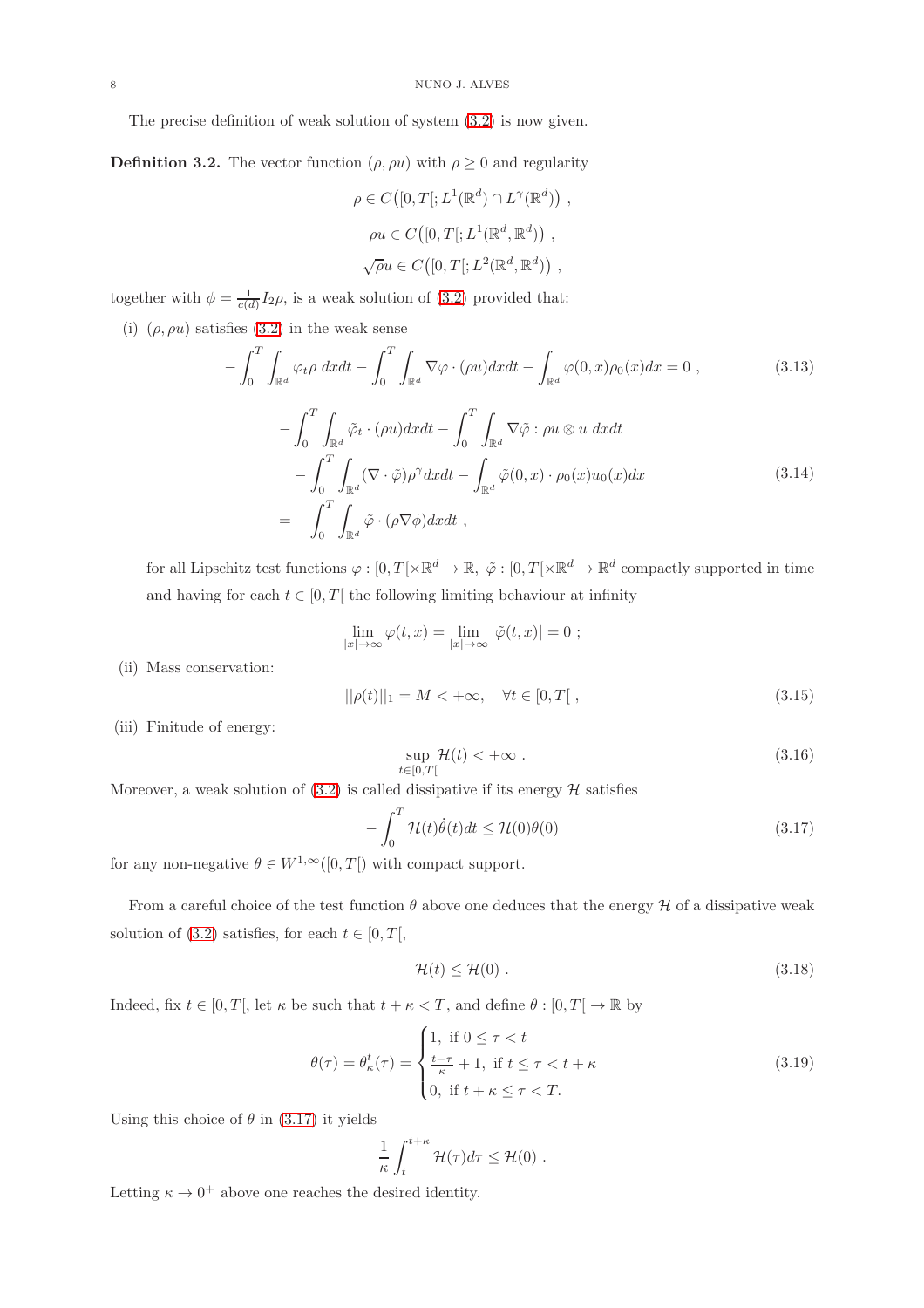3.3. Strong solutions. In this subsection, the notion of strong solution that will be used in the subsequent analysis is described.

The Lipschitz vector function  $(\bar{\rho}, \bar{\rho}\bar{u}), \bar{\phi} = \frac{1}{c(d)} I_2 \bar{\rho}$ , with  $\bar{\rho} \ge 0$  and regularity

 $\bar{\rho} \in L^{\infty}([0,T[;L^1(\mathbb{R}^d) \cap L^{\infty}(\mathbb{R}^d))$ ,  $\bar{u} \in L^{\infty}\big([0,T[;W^{1,1}(\mathbb{R}^d,\mathbb{R}^d)\cap W^{1,\infty}(\mathbb{R}^d,\mathbb{R}^d)\big)$ ,

is called a strong solution of [\(3.2\)](#page-4-1) if:

(i)  $(\bar{\rho}, \bar{u}, \bar{\phi})$  satisfies

<span id="page-8-1"></span>
$$
\begin{cases} \partial_t \bar{\rho} + \nabla \cdot (\bar{\rho} \bar{u}) = 0 \\ \partial_t (\bar{u}) + \bar{u} \cdot \nabla \bar{u} + \nabla h'(\bar{\rho}) + \nabla \bar{\phi} = 0 \end{cases}
$$
 (3.20)

for almost every  $(t, x) \in ]0, T[ \times \mathbb{R}^d,$ 

(ii) for each  $t \in [0, T]$  and each  $\kappa > 0$  so that  $t + \kappa < T$  the functions

$$
\tau \mapsto \theta_{\kappa}^{t}(\tau) \frac{\delta \bar{\mathcal{H}}}{\delta \rho}(\tau) = \theta \left( -\frac{1}{2} |\bar{u}|^{2} + h'(\bar{\rho}) + \bar{\phi} \right) ,
$$

$$
\tau \mapsto \theta_{\kappa}^{t}(\tau) \frac{\delta \bar{\mathcal{H}}}{\delta (\rho u)}(\tau) = \theta \bar{u} ,
$$

are Lipschitz continuous and satisfy, for each  $t \in [0, T[,$ 

$$
\lim_{|x| \to \infty} \theta \frac{\delta \bar{\mathcal{H}}}{\delta \rho} = \lim_{|x| \to \infty} \theta \frac{\delta \bar{\mathcal{H}}}{\delta (\rho u)} = 0,
$$

where  $\theta$  is given by [\(3.19\)](#page-7-1) and  $\bar{\mathcal{H}}$  : [0,  $T \rightarrow \mathbb{R}$  is the total energy

$$
\bar{\mathcal{H}}(t) = \int_{\mathbb{R}^d} \frac{1}{2} \bar{\rho}(t) |\bar{u}(t)|^2 + h(\bar{\rho}(t)) + \frac{1}{2} |\nabla \bar{\phi}(t)|^2 dx.
$$

<span id="page-8-2"></span>A strong solution is also assumed to emanate from initial data  $(\bar{\rho}_0, \bar{\rho}_0 \bar{u}_0)$ ,  $\bar{\phi}_0 = \frac{1}{c(d)} I_2 \bar{\rho}_0$  that satisfy the bounds

$$
\int_{\mathbb{R}^d} \bar{\rho}_0 \, dx = \bar{M} < +\infty \,, \quad \bar{\mathcal{H}}(0) < +\infty \,. \tag{3.21}
$$

Multiplying the second equation of [\(3.20\)](#page-8-1) by  $\bar{\rho} \bar{u}$  and integrating over space yields

$$
\frac{d}{dt}\bar{\mathcal{H}}=0,
$$

<span id="page-8-0"></span>so  $\bar{\mathcal{H}}(t) = \bar{\mathcal{H}}(0)$  for  $t \in [0, T]$ . Thus, the continuity equation and the previous expression imply that (3.[21\)](#page-8-2) is propagated for all times  $t \in [0, T[$ .

## 4. Weak-strong uniqueness

For the notions of solutions specified in the previous section, one defines the relative energy  $\Psi : [0, T] \rightarrow$ R by

$$
\Psi(t) = \mathcal{H}(t) - \bar{\mathcal{H}}(t) - \langle \frac{\delta \bar{\mathcal{H}}}{\delta \rho}, \rho(t) - \bar{\rho}(t) \rangle - \langle \frac{\delta \bar{\mathcal{H}}}{\delta(\rho u)}, \rho(t)u(t) - \bar{\rho}(t)\bar{u}(t) \rangle
$$
\n
$$
= \int_{\mathbb{R}^d} \frac{1}{2} \rho(t) |u(t) - \bar{u}(t)|^2 + h(\rho(t)|\bar{\rho}(t)) + \frac{1}{2} |\nabla(\phi(t) - \bar{\phi}(t))|^2 dx .
$$
\n(4.1)

The main result of this manuscript, Theorem [1.1,](#page-0-2) is a immediate consequence of the next theorem.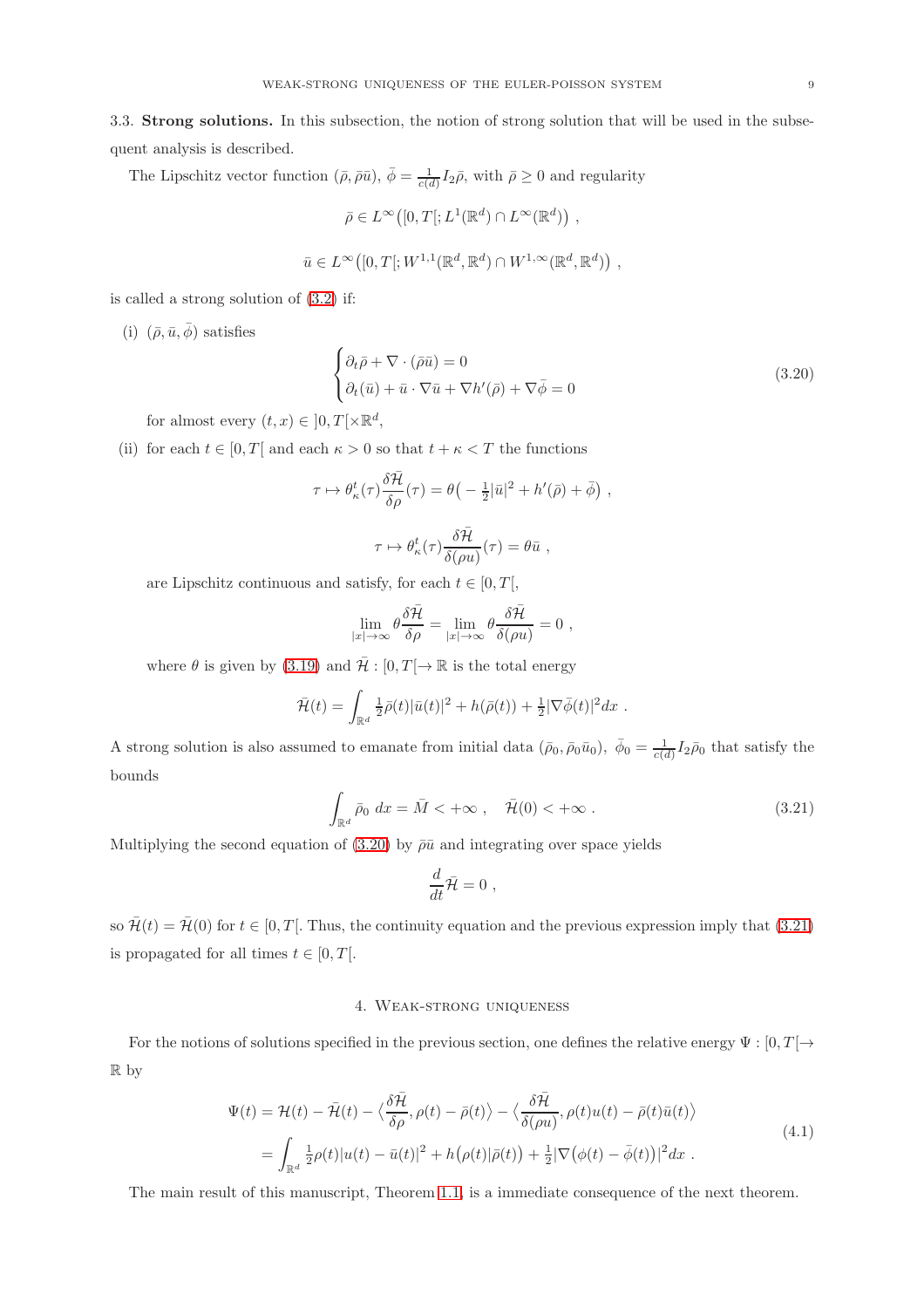<span id="page-9-0"></span>**Theorem 4.1.** Let  $(\rho, \rho u)$  with  $\phi = \frac{1}{c(d)} I_2 \rho$  be a dissipative weak solution of [\(3.2\)](#page-4-1) with  $\gamma \geq \frac{2d}{d+1}$ , and let  $(\bar{\rho}, \bar{\rho}\bar{u})$  with  $\bar{\phi} = \frac{1}{c(d)}I_2\bar{\rho}$  be a strong and bounded away from vacuum solution of [\(3.2\)](#page-4-1). There exists a positive constant C such that the relative energy  $\Psi$  of these solutions satisfies the stability estimate

<span id="page-9-2"></span>
$$
\Psi(t) \le e^{CT} \Psi(0) \tag{4.2}
$$

for  $t \in [0, T]$ . Therefore, if  $\Psi(0) = 0$  then  $\Psi \equiv 0$ .

The last two subsections of this part are devoted to give a proof of the previous theorem. First, one needs two integration by parts formulas that will be essential for handling the terms containing the electric potential  $\phi$ .

## 4.1. Integration by parts formulas.

**Proposition 4.2.** Let  $\rho, \eta \in C([0,T]; L^1(\mathbb{R}^d) \cap L^{\gamma}(\mathbb{R}^d))$  with  $\gamma \geq \frac{2d}{d+2}$ , and let  $\phi = \frac{1}{c(d)} I_2 \rho, \varphi = \frac{1}{c(d)} I_2 \eta$ . Then, for each  $t \in [0, T]$ ,

<span id="page-9-3"></span>
$$
\int_{\mathbb{R}^d} \nabla \phi(t) \cdot \nabla \varphi(t) dx = \int_{\mathbb{R}^d} \rho(t) \varphi(t) dx = \int_{\mathbb{R}^d} \eta(t) \phi(t) dx = \frac{1}{c(d)} \int_{\mathbb{R}^d} \int_{\mathbb{R}^d} \frac{\rho(t, x) \eta(t, y)}{|x - y|^{d - 2}} dx dy
$$
 (4.3)

<span id="page-9-4"></span><span id="page-9-1"></span>**Proposition 4.3.** Let  $\rho \in L^1(\mathbb{R}^d) \cap L^{\gamma}(\mathbb{R}^d)$ , with  $\gamma \geq \frac{2d}{d+1}$ , let  $\phi = \frac{1}{c(d)}I_2\rho$ , and let  $\bar{u}$  be a continuous vector field defined on  $\mathbb{R}^d$  satisfying  $\lim_{|x|\to\infty} |\bar{u}(x)| = 0$  and belonging to  $W^{1,1}(\mathbb{R}^d, \mathbb{R}^d) \cap W^{1,\infty}(\mathbb{R}^d, \mathbb{R}^d)$ . Then

$$
\int_{\mathbb{R}^d} \rho \nabla \phi \cdot \bar{u} \, dx = \int_{\mathbb{R}^d} \nabla \bar{u} : \nabla \phi \otimes \nabla \phi \, dx - \int_{\mathbb{R}^d} (\nabla \cdot \bar{u}) \frac{1}{2} |\nabla \phi|^2 dx \, . \tag{4.4}
$$

*Proof.* Set  $p = \frac{2d}{d+2}$ ,  $\gamma_0 = \frac{2d}{d+1}$  and note that  $\rho \in L^1(\mathbb{R}^d) \cap L^{\gamma_0}(\mathbb{R}^d)$ . Therefore, by Proposition [A.1,](#page-12-0) there exists a sequence  $(\rho_n)_{n\in\mathbb{N}}\subseteq C_c^{\infty}(\mathbb{R}^d)$  such that  $\rho_n\to\rho$  in  $L^1(\mathbb{R}^d)\cap L^{\gamma_0}(\mathbb{R}^d)$ . For each  $n\in\mathbb{N}$ , let  $\phi_n = \frac{1}{c(d)} I_2 \rho_n$ , and note that, as a consequence of the divergence theorem [\[9\]](#page-13-8),  $(\rho_n, \phi_n)$  satisfies

$$
\int_{\mathbb{R}^d} \rho_n \nabla \phi_n \cdot \bar{u} \ dx = \int_{\mathbb{R}^d} \nabla \bar{u} : \nabla \phi_n \otimes \nabla \phi_n \ dx - \int_{\mathbb{R}^d} (\nabla \cdot \bar{u}) \frac{1}{2} |\nabla \phi_n|^2 dx \ .
$$

Next, one wishes to pass to the limit in the above expression. Using [\(2.4\)](#page-3-3) one deduces that

$$
\left| \int_{\mathbb{R}^d} \rho \nabla \phi \cdot \bar{u} \, dx - \int_{\mathbb{R}^d} \rho_n \nabla \phi_n \cdot \bar{u} \, dx \right| \leq ||\bar{u}||_{\infty} \int_{\mathbb{R}^d} |(\rho - \rho_n) \nabla \phi| + |\rho_n \nabla (\phi_n - \phi)| dx
$$
  
\n
$$
\leq C \big( ||(\rho - \rho_n) I_1 \rho||_1 + ||\rho_n I_1(\rho_n - \rho)||_1 \big)
$$
  
\n
$$
\leq C \big( ||\rho - \rho_n||_{\gamma_0} ||\rho||_{\gamma_0} + ||\rho_n||_{\gamma_0} ||\rho_n - \rho||_{\gamma_0} \big)
$$
  
\n
$$
\to 0 \text{ as } n \to +\infty .
$$

Moreover, using [\(2.3\)](#page-3-2) together with the interpolation inequality one has that

$$
\left| \int_{\mathbb{R}^d} \nabla \bar{u} : \nabla \phi \otimes \nabla \phi \, dx - \int_{\mathbb{R}^d} \nabla \bar{u} : \nabla \phi_n \otimes \nabla \phi_n \, dx \right| \leq ||\nabla \bar{u}||_{\infty} \int_{\mathbb{R}^d} |\nabla (\phi - \phi_n)| |\nabla \phi| + |\nabla \phi_n| |\nabla (\phi - \phi_n)| dx
$$
  
\n
$$
\leq C \big( ||I_1(\rho - \rho_n) I_1 \rho||_1 + ||(I_1 \rho_n) I_1(\rho_n - \rho)||_1 \big)
$$
  
\n
$$
\leq C \big( ||\rho - \rho_n||_p ||\rho||_p + ||\rho_n||_p ||\rho_n - \rho||_p \big)
$$
  
\n
$$
\to 0 \text{ as } n \to +\infty ,
$$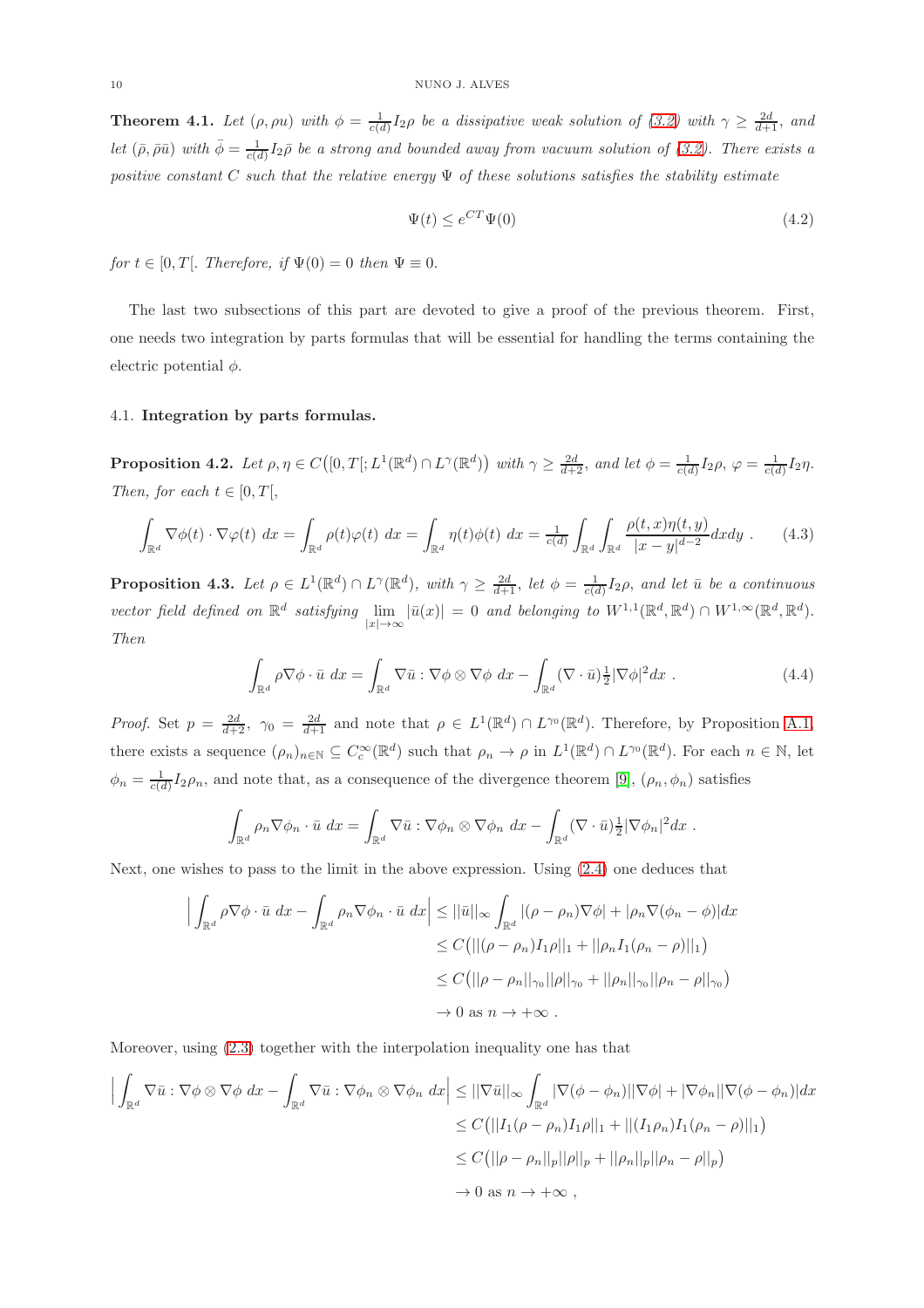and

$$
\left| \int_{\mathbb{R}^d} (\nabla \cdot \bar{u}) \frac{1}{2} |\nabla \phi|^2 dx - \int_{\mathbb{R}^d} (\nabla \cdot \bar{u}) \frac{1}{2} |\nabla \phi_n|^2 dx \right| \leq \frac{||\nabla \cdot \bar{u}||_{\infty}}{2} \int_{\mathbb{R}^d} ||\nabla \phi|^2 - |\nabla \phi_n|^2 dx
$$
  
\n
$$
\leq C ||I_1(\rho - \rho_n) I_1(\rho + \rho_n) ||_1
$$
  
\n
$$
\leq C ||\rho - \rho_n||_p ||\rho + \rho_n||_p
$$
  
\n
$$
\to 0 \text{ as } n \to +\infty .
$$
  
\nThe result follows.

4.2. Relative energy inequality. The first step in order to obtain expression [\(4.2\)](#page-9-2) is to derive a relative energy inequality satisfied by the relative energy  $\Psi$ . The terms involving the electric potential  $\phi$ are handled using the first integration by parts formula of the previous subsection. Precisely, one has:

**Proposition 4.4.** Let  $(\rho, \rho u)$ , with  $\phi = \frac{1}{c(d)} I_2 \rho$ , be a dissipative weak solution of  $(3.2)$  with  $\gamma \geq \frac{2d}{d+2}$ , and let  $(\bar{\rho}, \bar{\rho}\bar{u})$ , with  $\bar{\phi} = \frac{1}{c(d)}I_2\bar{\rho}$ , be a strong solution of [\(3.2\)](#page-4-1). Then, for each  $t \in [0, T[$ , the relative energy Ψ between these two solutions satisfies

$$
\Psi(t) - \Psi(0) \le \mathcal{J}_1(t) + \mathcal{J}_2(t) + \mathcal{J}_3(t) , \qquad (4.5)
$$

where

$$
\mathcal{J}_1(t) = -\int_0^t \int_{\mathbb{R}^d} \nabla \bar{u} : \rho(u - \bar{u}) \otimes (u - \bar{u}) dx d\tau ,
$$
  

$$
\mathcal{J}_2(t) = -\int_0^t \int_{\mathbb{R}^d} (\nabla \cdot \bar{u}) p(\rho | \bar{\rho}) dx d\tau ,
$$
  

$$
\mathcal{J}_3(t) = \int_0^t \int_{\mathbb{R}^d} (\rho - \bar{\rho}) \bar{u} \cdot \nabla (\phi - \bar{\phi}) dx d\tau .
$$

Proof. First recall that the relative energy a dissipative weak solution of [\(3.2\)](#page-4-1) satisfies

$$
\mathcal{H}(t) \le \mathcal{H}(0) \quad \text{for every } t \in [0, T[,
$$
\n(4.6)

while the relative energy of a strong solution of [\(3.2\)](#page-4-1) satisfies

<span id="page-10-1"></span><span id="page-10-0"></span>
$$
\bar{\mathcal{H}}(t) = \bar{\mathcal{H}}(0). \tag{4.7}
$$

Next one considers the difference  $(\rho - \bar{\rho}, \rho u - \bar{\rho} \bar{u})$  between a weak and a strong solutions of [\(3.2\)](#page-4-1):

$$
-\int_0^T \int_{\mathbb{R}^d} \varphi_t(\rho - \bar{\rho}) \, dxdt - \int_0^T \int_{\mathbb{R}^d} \nabla \varphi \cdot (\rho u - \bar{\rho} \bar{u}) dxdt - \int_{\mathbb{R}^d} \varphi(\rho - \bar{\rho}) \big|_{t=0} dx = 0,
$$

$$
-\int_0^T \int_{\mathbb{R}^d} \tilde{\varphi}_t \cdot (\rho u - \bar{\rho}\bar{u}) dx dt - \int_0^T \int_{\mathbb{R}^d} \nabla \tilde{\varphi} : (\rho u \otimes u - \bar{\rho}\bar{u} \otimes \bar{u}) dx dt - \int_0^T \int_{\mathbb{R}^d} (\nabla \cdot \tilde{\varphi}) \big( p(\rho) - p(\bar{\rho}) \big) dx dt - \int_{\mathbb{R}^d} \tilde{\varphi} \cdot (\rho u - \bar{\rho}\bar{u}) \big|_{t=0} dx = - \int_0^T \int_{\mathbb{R}^d} \tilde{\varphi} \cdot (\rho \nabla \phi - \bar{\rho} \nabla \bar{\phi}) dx dt ,
$$

for all Lipschitz test functions  $\varphi : [0, T[ \times \mathbb{R}^d \to \mathbb{R}, \ \tilde{\varphi} : [0, T[ \times \mathbb{R}^d \to \mathbb{R}^d \text{ compactly supported in time and}]$ having for each  $t \in [0, T]$  the following limiting behaviour at infinity

$$
\lim_{|x| \to \infty} \varphi(t, x) = \lim_{|x| \to \infty} |\tilde{\varphi}(t, x)| = 0.
$$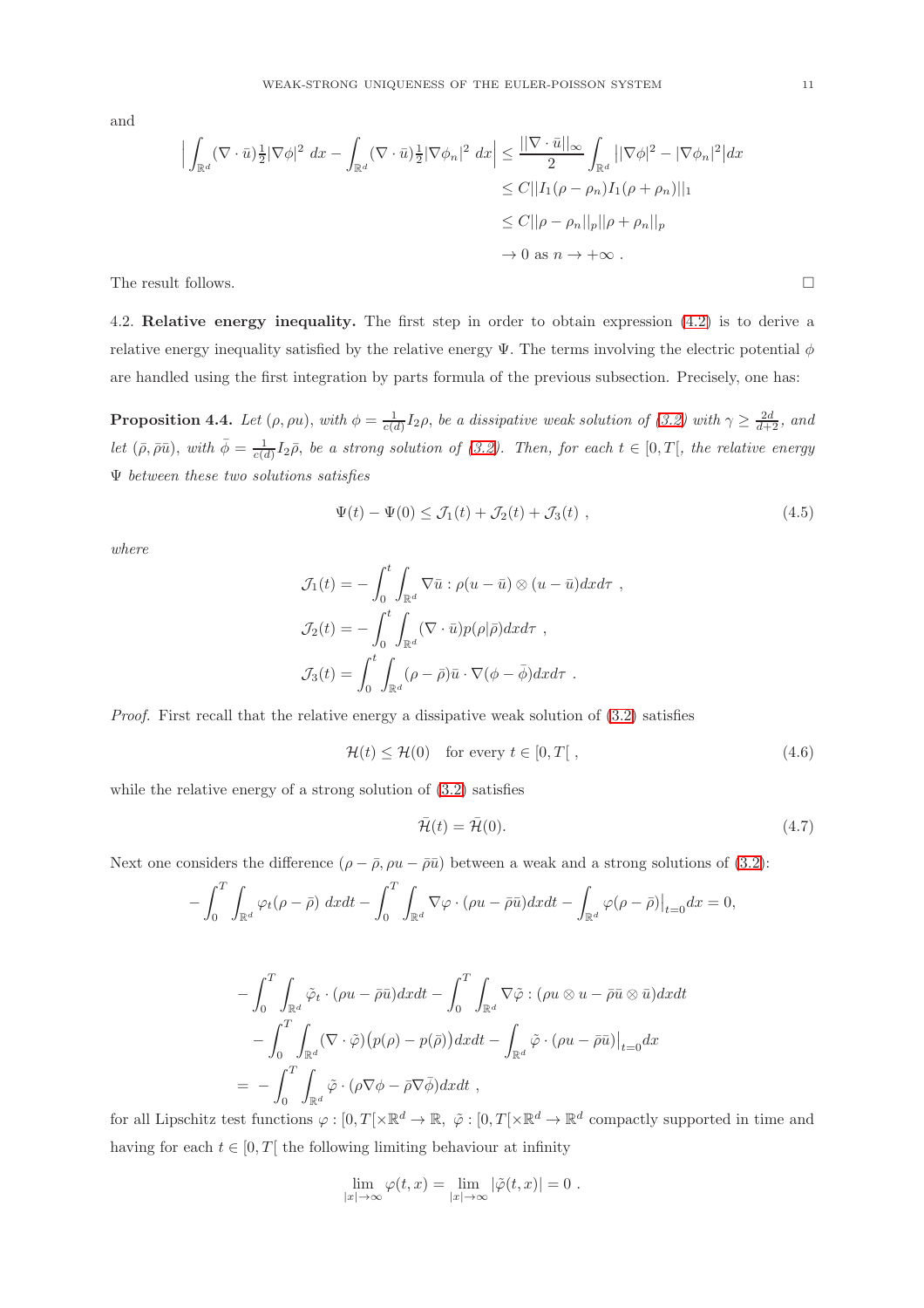Using as test functions the functions  $\varphi$  and  $\tilde{\varphi}$  given by

$$
\varphi = \theta \frac{\delta \bar{\mathcal{H}}}{\delta \rho} \ , \quad \tilde{\varphi} = \theta \frac{\delta \bar{\mathcal{H}}}{\delta (\rho u)} \ ,
$$

<span id="page-11-0"></span>where  $\theta$  is given by [\(3.19\)](#page-7-1), after letting  $\kappa \to 0^+$  one obtains

<span id="page-11-1"></span>
$$
\int_{\mathbb{R}^d} \frac{\delta \bar{\mathcal{H}}}{\delta \rho} (\rho - \bar{\rho}) \Big|_{\tau=0}^{\tau=t} dx - \int_0^t \int_{\mathbb{R}^d} \partial_\tau \frac{\delta \bar{\mathcal{H}}}{\delta \rho} (\rho - \bar{\rho}) dx d\tau - \int_0^t \int_{\mathbb{R}^d} \nabla \frac{\delta \bar{\mathcal{H}}}{\delta \rho} \cdot (\rho u - \bar{\rho} \bar{u}) dx d\tau = 0 , \qquad (4.8)
$$

$$
\int_{\mathbb{R}^d} \left( \frac{\delta \bar{\mathcal{H}}}{\delta(\rho u)} \cdot (\rho u - \bar{\rho} \bar{u}) \right) \Big|_{\tau=0}^{\tau=t} dx - \int_0^t \int_{\mathbb{R}^d} \partial_\tau \frac{\delta \bar{\mathcal{H}}}{\delta(\rho u)} \cdot (\rho u - \bar{\rho} \bar{u}) dx d\tau \n- \int_0^t \int_{\mathbb{R}^d} \nabla \frac{\delta \bar{\mathcal{H}}}{\delta(\rho u)} : (\rho u \otimes u - \bar{\rho} \bar{u} \otimes \bar{u}) dx d\tau - \int_0^t \int_{\mathbb{R}^d} \nabla \cdot \frac{\delta \bar{\mathcal{H}}}{\delta(\rho u)} (\rho(\rho) - p(\bar{\rho})) dx d\tau \n= - \int_0^t \int_{\mathbb{R}^d} \frac{\delta \bar{\mathcal{H}}}{\delta(\rho u)} \cdot (\rho \nabla \phi - \bar{\rho} \nabla \bar{\phi}) dx d\tau.
$$
\n(4.9)

The desired identity is then obtained by subtracting [\(4.7\)](#page-10-0), [\(4.8\)](#page-11-0) and [\(4.9\)](#page-11-1) from [\(4.6\)](#page-10-1), together with a meticulous rearrangement of the terms that is done using the continuity equation  $\partial_t \bar{\rho} + \nabla \cdot (\bar{\rho} \bar{u}) = 0$ , the equation  $\partial_t \bar{u} + \bar{u} \cdot \nabla \bar{u} = -\nabla (h'(\bar{\rho}) + \bar{\phi}),$  and the second equality of [\(4.3\)](#page-9-3). For a detailed presentation of the calculations involved refer to [\[1,](#page-13-5) [5,](#page-13-4) [7\]](#page-13-0).

 $\hfill \square$ 

### 4.3. Bounds in terms of the relative energy. In this section one shows that

$$
\mathcal{J}_i(t) \le C \int_0^t \Psi(\tau) d\tau \;, \quad i = 1, 2, 3 \;, \tag{4.10}
$$

for some positive constant C depending only on the dimension d, on the adiabatic exponent  $\gamma$  and on the  $L^{\infty}$  norm of  $\bar{u}$  and its derivatives, under the same hypothesis of Theorem [4.1.](#page-9-0) Then Gronwall's inequality will imply  $(4.2)$ .

 $i=1$  :

$$
\mathcal{J}_1(t) = -\int_0^t \int_{\mathbb{R}^d} \nabla \bar{u} : \rho(u - \bar{u}) \otimes (u - \bar{u}) dx d\tau
$$
  
\n
$$
\leq ||\nabla \bar{u}||_{\infty} \int_0^t \int_{\mathbb{R}^d} \rho |u - \bar{u}|^2 dx d\tau
$$
  
\n
$$
\leq C \int_0^t \Psi(\tau) d\tau.
$$

 $i = 2$ :

$$
\mathcal{J}_2(t) = -\int_0^t \int_{\mathbb{R}^d} (\nabla \cdot \bar{u}) p(\rho | \bar{\rho}) dx d\tau
$$
  
\n
$$
\leq ||\nabla \cdot \bar{u}||_{\infty} (\gamma - 1) \int_0^t \int_{\mathbb{R}^d} h(\rho | \bar{\rho}) dx d\tau
$$
  
\n
$$
\leq C \int_0^t \Psi(\tau) d\tau.
$$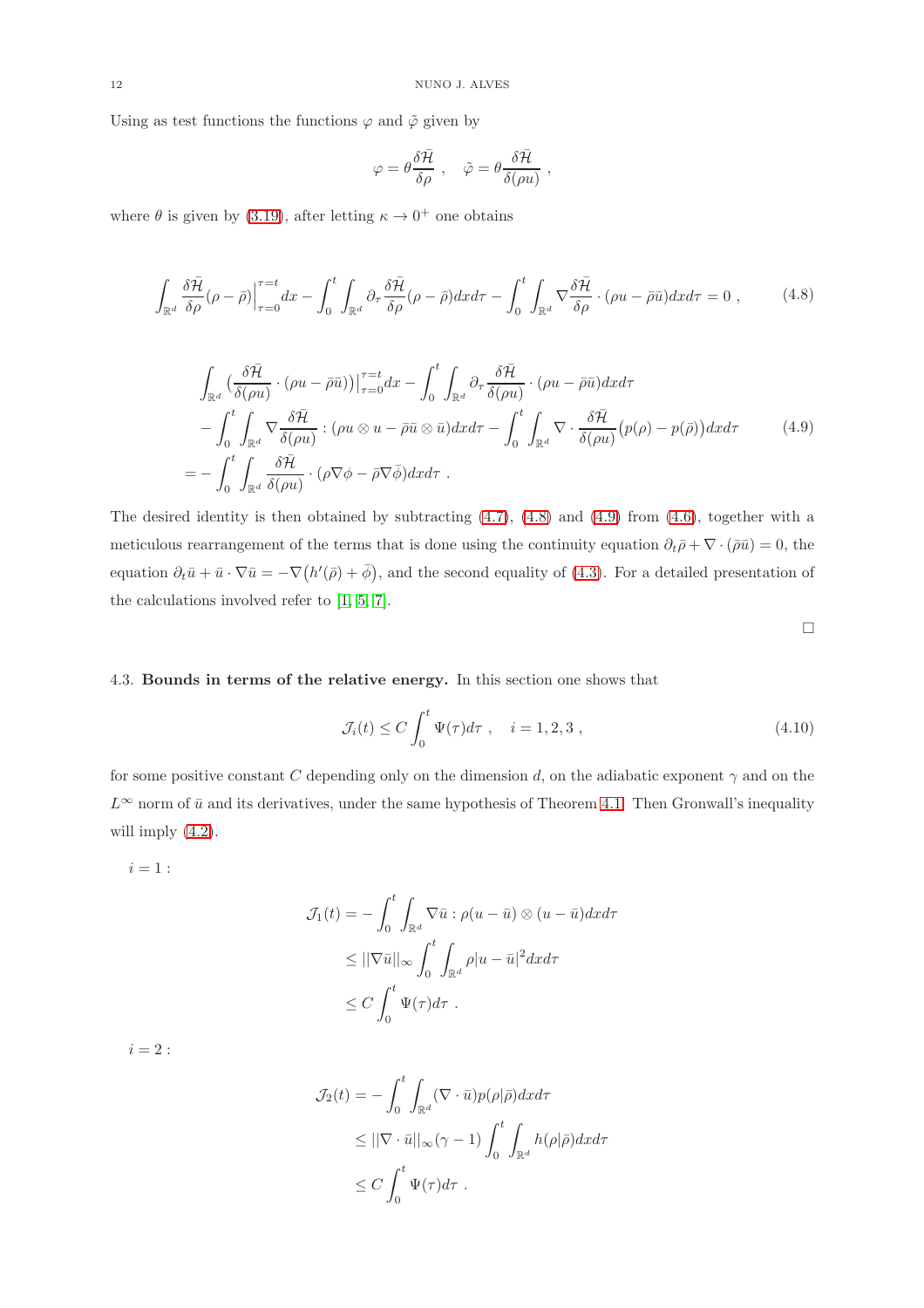$i = 3$ : Using [\(4.4\)](#page-9-4) one deduces that

$$
\mathcal{J}_{3}(t) = \int_{0}^{t} \int_{\mathbb{R}^{d}} (\rho - \bar{\rho}) \bar{u} \cdot \nabla(\phi - \bar{\phi}) dx d\tau
$$
  
\n
$$
= \int_{0}^{t} \int_{\mathbb{R}^{d}} \nabla \bar{u} : \nabla(\phi - \bar{\phi}) \otimes \nabla(\phi - \bar{\phi}) dx d\tau - \int_{0}^{t} \int_{\mathbb{R}^{d}} (\nabla \cdot \bar{u}) \frac{1}{2} |\nabla(\phi - \bar{\phi})|^{2} dx d\tau
$$
  
\n
$$
\leq (||\nabla \bar{u}||_{\infty} + ||\nabla \cdot \bar{u}||_{\infty}) \int_{0}^{t} \int_{\mathbb{R}^{d}} |\nabla(\phi - \bar{\phi})|^{2} dx d\tau
$$
  
\n
$$
\leq C \int_{0}^{t} \Psi(\tau) d\tau.
$$

#### **APPENDIX**

Here it is proved that  $C_c^{\infty}(\mathbb{R}^d)$  is dense in  $L^1(\mathbb{R}^d) \cap L^{\gamma}(\mathbb{R}^d)$ . This result is used in the proof of Proposition [4.3.](#page-9-1)

<span id="page-12-0"></span>**Proposition A.1.** Let  $f \in L^1(\mathbb{R}^d) \cap L^{\gamma}(\mathbb{R}^d)$  with  $\gamma > 1$ . Given  $\varepsilon > 0$  there exists  $\varphi \in C_c^{\infty}(\mathbb{R}^d)$  such that  $||f - \varphi||_1 + ||f - \varphi||_{\gamma} < \varepsilon.$ 

*Proof.* Let  $f \in L^1(\mathbb{R}^d) \cap L^{\gamma}(\mathbb{R}^d)$  and  $\varepsilon > 0$ . Any measurable function can be written as the difference between two non-negative measurable functions, so one can assume that  $f \geq 0$ . Set

$$
S = \{s : \mathbb{R}^d \to \mathbb{R} \text{ measurable simple function } | \mathcal{L}(\{x \in \mathbb{R}^d \mid s(x) \neq 0\}) < +\infty \}.
$$

Given that f is measurable, there exists a sequence of measurable simple functions  $(s_n)_{n\in\mathbb{N}}$  such that  $0 \leq$  $s_1 \leq s_2 \leq \ldots \leq f$  and  $s_n(x) \to f(x)$   $\forall x \in \mathbb{R}^d$ . Since  $f \in L^1(\mathbb{R}^d) \cap L^{\gamma}(\mathbb{R}^d)$ , then  $(s_n)_{n \in \mathbb{N}} \subseteq L^1(\mathbb{R}^d) \cap L^{\gamma}(\mathbb{R}^d)$ whence  $(s_n)_{n\in\mathbb{N}}\subseteq S$ . Let  $h_n=|f-s_n|+|f-s_n|^\gamma$  and observe that  $|h_n|\leq 2|f|+2^\gamma|f|^\gamma\in L^1(\mathbb{R}^d)$ ,  $h_n(x) \to 0 \,\forall x \in \mathbb{R}^d$ . Consequently, by the Lebesgue's dominated convergence theorem,

$$
||f - s_n||_1 + ||f - s_n||^{\gamma}_{\gamma} = \int_{\mathbb{R}^d} h_n \, dx \to 0 \; .
$$

Hence, there exists  $s \in S$  such that

$$
||f - s||_1 + ||f - s||_{\gamma} < \frac{\varepsilon}{4} \; .
$$

Let  $\tilde{\varepsilon} > 0$  be such that  $2||s||_{\infty}(\tilde{\varepsilon} + \tilde{\varepsilon}^{1/\gamma}) < \varepsilon/4$ . By Lusin's theorem there exists  $g \in C_c(\mathbb{R}^d)$  such that  $\mathcal{L}(\{x \in \mathbb{R}^d \mid g(x) \neq s(x)\}) < \tilde{\varepsilon}$  and  $|g| \leq ||s||_{\infty}$  . Thus,

$$
||g - s||_1 + ||g - s||_{\gamma} = \int_{\mathbb{R}^d} |g - s| dx + \left( \int_{\mathbb{R}^d} |g - s|^{\gamma} dx \right)^{1/\gamma}
$$
  
= 
$$
\int_{\{g \neq s\}} |g - s| dx + \left( \int_{\{g \neq s\}} |g - s|^{\gamma} dx \right)^{1/\gamma}
$$
  
< 
$$
< 2\tilde{\varepsilon} ||s||_{\infty} + 2\tilde{\varepsilon}^{1/\gamma} ||s||_{\infty}
$$
  

$$
< \frac{\varepsilon}{4},
$$

so

$$
||f - g||_1 + ||f - g||_{\gamma} \le ||f - s||_1 + ||s - g||_1 + ||f - s||_{\gamma} + ||s - g||_{\gamma}
$$
  

$$
< \varepsilon/4 + \varepsilon/4
$$
  

$$
= \frac{\varepsilon}{2}.
$$